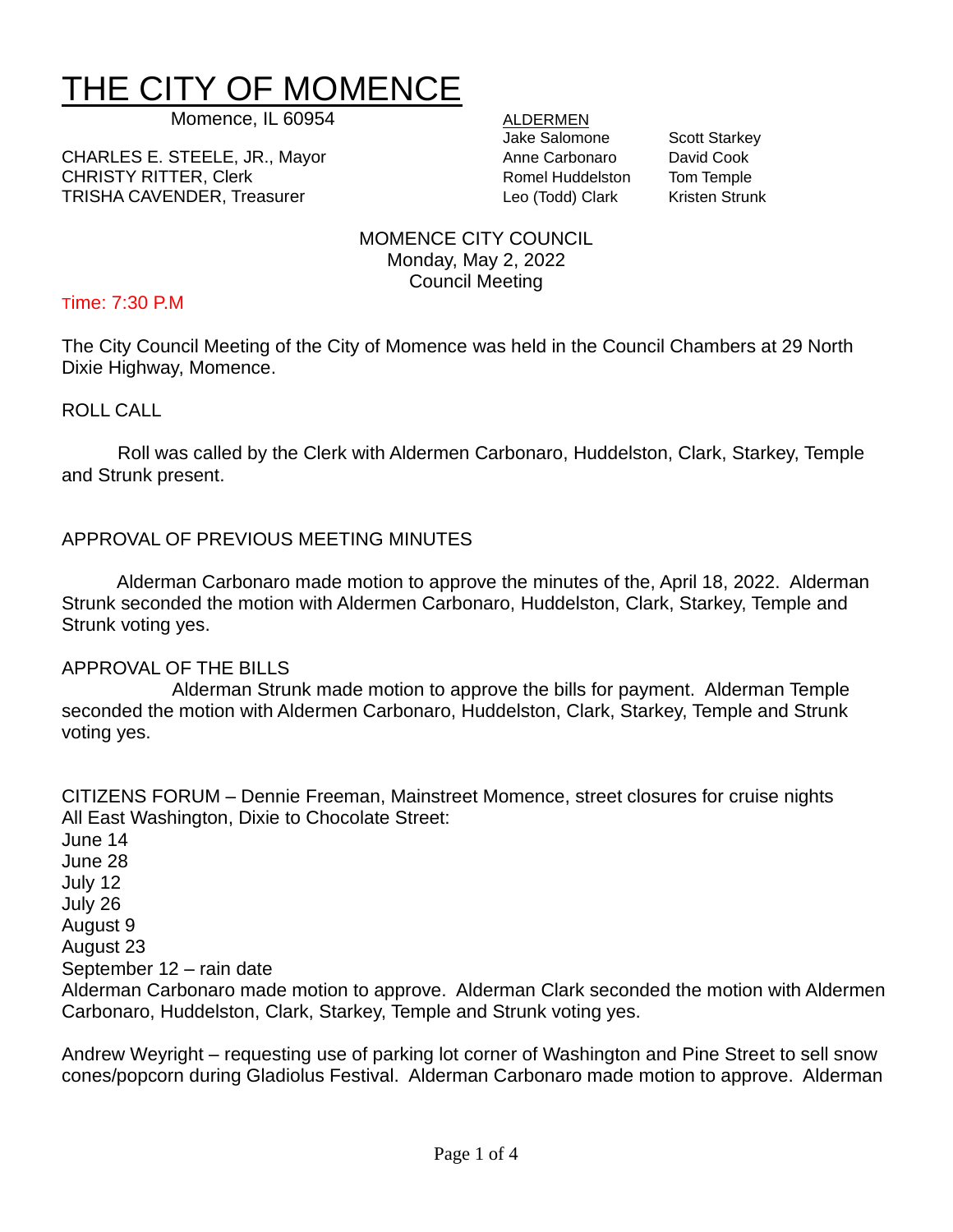Temple seconded the motion with Aldermen Carbonaro, Huddelston, Clark, Starkey, Temple and Strunk voting yes.

OLD BUSINESS –

ALDERMANIC REPORTS – Alderman Starkey indicated Baxter Woodman is working on plant infrastructure.

Alderman Cook/Mayor – Variance requests approved by the Planning and Zoning committee:

226 W. Sixth Street – fence. Alderman Carbonaro made motion to approve. Alderman Strunk seconded the motion with Aldermen Carbonaro, Clark, Starkey, Temple and Strunk voting yes. Alderman Huddelston passed.

90 Mill Street – fence, Alderman Carbonaro made motion to approve. Alderman Strunk seconded the motion with Aldermen Carbonaro, Huddelston, Clark, Starkey, Temple and Strunk voting yes.

Alderman Temple – requested executive session for employment/compensation to come out to do business.

Department heads – Tina indicated that City Hall is receiving many complaints on water bills, and working on end of fiscal year.

**Treasurer report – wrapping up end of year**

# **MAYORAL REPORT**

**Council maybe losing Alderman Salomone due to move, more to come.** 

**Committee and appointments 2022/2023**

**Patricia Cavender: Treasurer**

| <b>Budget and Finance:</b> | <b>Streets and Alleys</b> |
|----------------------------|---------------------------|
| <b>Jake Salomone</b>       | Todd Clark                |
| Kristen Strunk             | Jake Salomone             |
| <b>Todd Clark</b>          | David Cook                |
| David Cook                 | Kristen Stunk             |
| Police                     | <b>Local Improvement</b>  |
| <b>Tom Temple</b>          | David Cook                |
| <b>Romel Huddelston</b>    | <b>Anne Carbonaro</b>     |
| <b>Scott Starkey</b>       | <b>Romel Huddelston</b>   |
| <b>Jake Salomone</b>       | <b>.Iake Salomone</b>     |
| <b>Ordinance/Zoning</b>    | <b>Water and Sewer</b>    |
| <b>Kristen Strunk</b>      | <b>Scott Starkey</b>      |
| <b>Scott Starkey</b>       | Todd Clark                |
| <b>Romel Huddelston</b>    | <b>Anne Carbonaro</b>     |
| <b>Anne Carbonaro</b>      | <b>Tom Temple</b>         |
| Appointments:              |                           |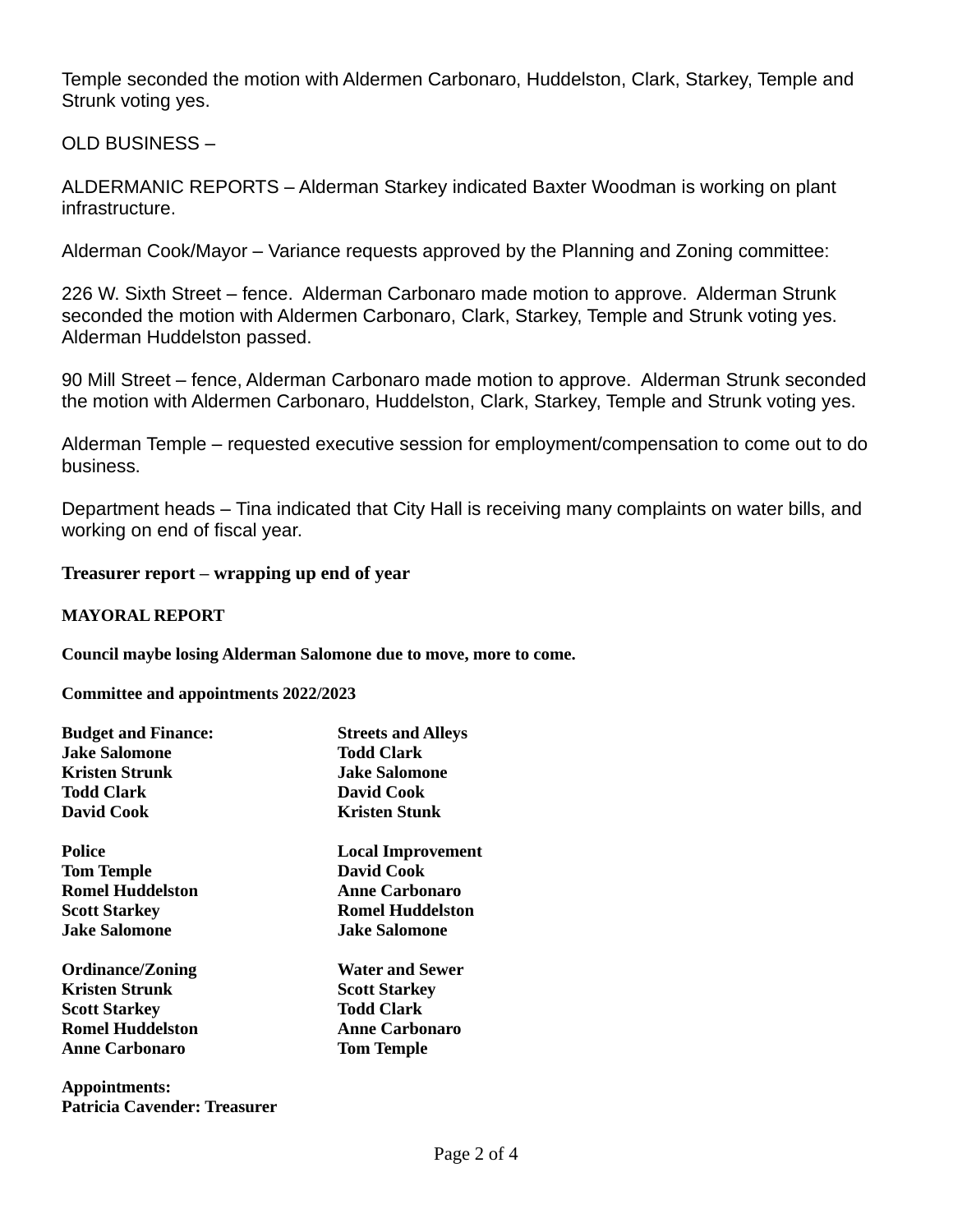**Scott Behrends Supt of Public Works Mark Nelson Supt of Water & Sewer Brian Brucato Police Chief Tina Demack City Collector Matt Cousin Building Insp John Cousin Plumbing Insp Matt Schmidt Elect Insp**

**City Tree Board: David Cook Linda Lund Rich Laue Betty Dione Fran LeBeau**

**Conrad Park Board: Kirsten Bishir Linda Lund Becky Peterson Ron Hess David Cook Betty Dionne**

**Plan Commission Board: Steve Lund Jack Metz Bruce Crooks Colton Eckhoff Steve Gross Christy Ritter Vacancy**

**Historical House: Nancy Liberty Porter Darlene Agner Ron Selle Janet Christenson Robert Sharkey**

**Kankakee County Visitors Bureau: Robert Bishir**

**City Liaison: Steve Gross**

**Alderman Temple made motion to go into executive session. Alderman Carbonaro seconded the motion with Aldermen Carbonaro, Huddelston, Clark, Starkey, Temple and Strunk voting yes**

**Adjourned to executive session 7:45 PM**

**Return to open session 8:04 PM**